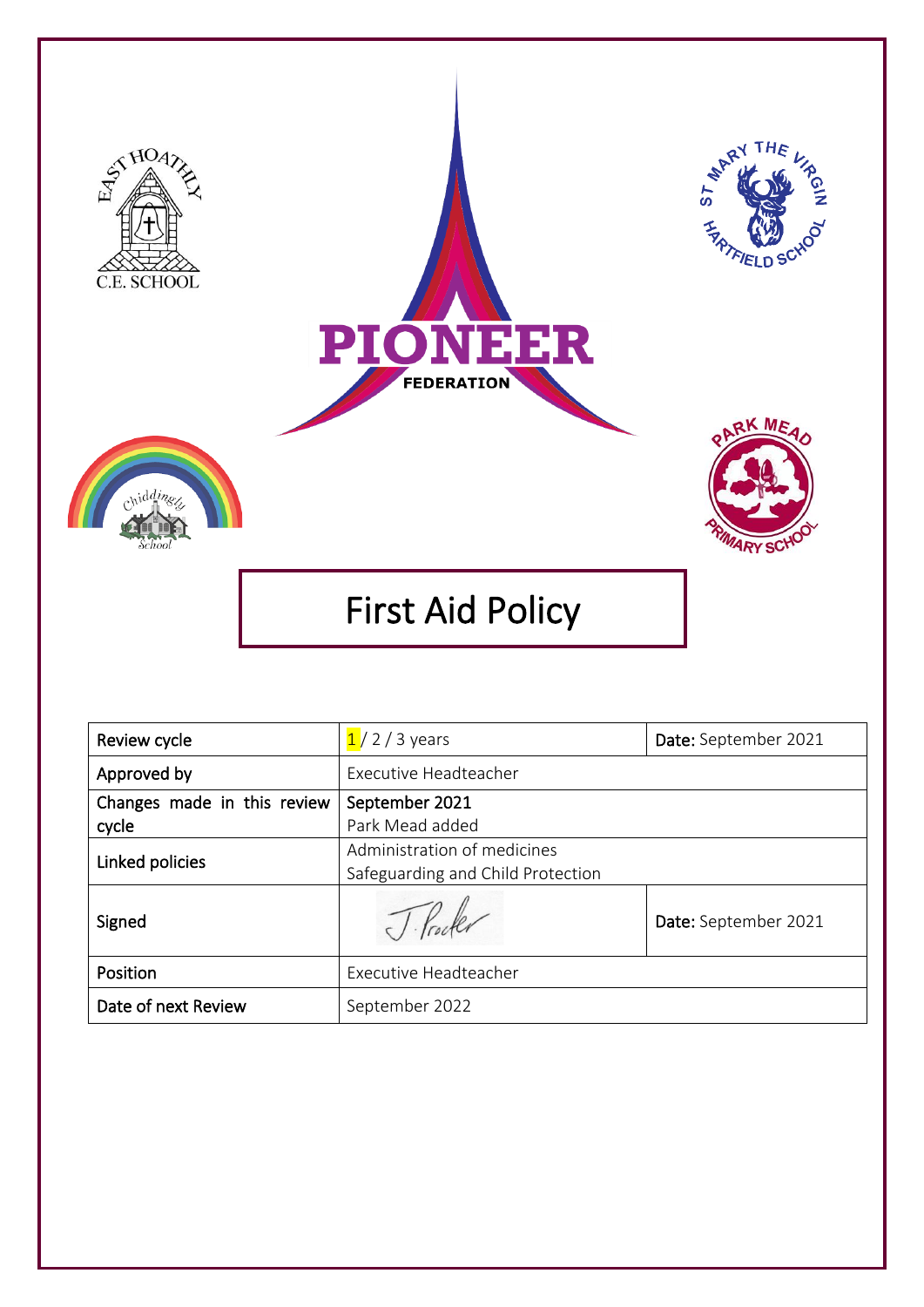### POLICY STATEMENT

Pioneer Federation will undertake to ensure compliance with the relevant legislation with regard to the provision of first aid for pupils, staff, parents and visitors and will make sure that procedures are in place to meet that responsibility. This policy complies with the School's Health and Safety policy and is reviewed annually.

### AIMS & OBJECTIVES

To ensure that First Aid provision compliments the safeguarding provision within the school. This policy should be read in conjunction with the Health and Safety Policy, Supporting Children with Medical Conditions Policy and the Safeguarding and Child Protection Policy.

To identify the first aid needs of the School in line with the Management of Health and Safety at Work Regulations 1992 & 1999.

- 麦 To ensure that first aid provision is available at all times while people are on the school premises, and also off the premises whilst on school visits.
- 表 To appoint the appropriate number of suitably trained people as Appointed Persons and First Aiders to meet the needs of the School and to maintain a record of that training and review annually.
- 麦 To provide relevant training and ensure monitoring of training needs.
- 麦 To provide sufficient and appropriate resources and facilities.
- 麦 To provide awareness of Health and Safety issues within the School and on School trips, to prevent, where possible, potential dangers or accidents.
- 麦 To inform staff and parents of the School's First Aid arrangements.
- 麦 To report, record and where appropriate investigate all accidents.
- 麦 To keep accident records and to report to the HSE as required under the Reporting of Injuries, Disease and Dangerous Occurrences Regulation 1995 (RIDDOR).

### Definition of Terms

- A first aider is an adult who has successfully completed and holds a current first aid at work certificate (3 days) (delivered by organisations regulated by Ofqual).
- $\triangle$  Re-certification 2 day course every 3 year.
- $\stackrel{\ast}{\sim}$  The role of the first aider is to administer first aid to staff, service users, clients, visitors to the premises when required. Where possible first aid treatment should only be administered by trained persons.
- An emergency first aider in the workplace is an adult who will take control in a situation when a first aider is not available and holds a current Emergency First Aider in the Workplace certificate (1 day). Refresher training required every 3 years.
- Emergency First Aiders in the Workplace (EFAW) have far less training than qualified first aiders (learning only resuscitation, control of bleeding, treatment of unconscious casualties, contents of first aid boxes and communication in an emergency) they cannot, therefore, be considered as substitutes for first aiders.
- The Early Years Foundation Stage Statutory Framework states that, "at least one person who has a current paediatric first aid certificate must be on the premises at all times when children are present. There must be at least one person on outings who has a paediatric first aid certificate." This became a requirement from September 2008 and applies to all children aged 0-5. Refresher training required every 3 years.
- The Health and Safety Executive (HSE) has issued the following guidance: "Research has shown that following training, the practical skills of first aiders can deteriorate. Therefore the HSE strongly recommends that it is good practice for first aiders to complete an **Annual Skills Update** during any three year First Aid at Work or Emergency First Aider in the Workplace certification period. It is important that employers make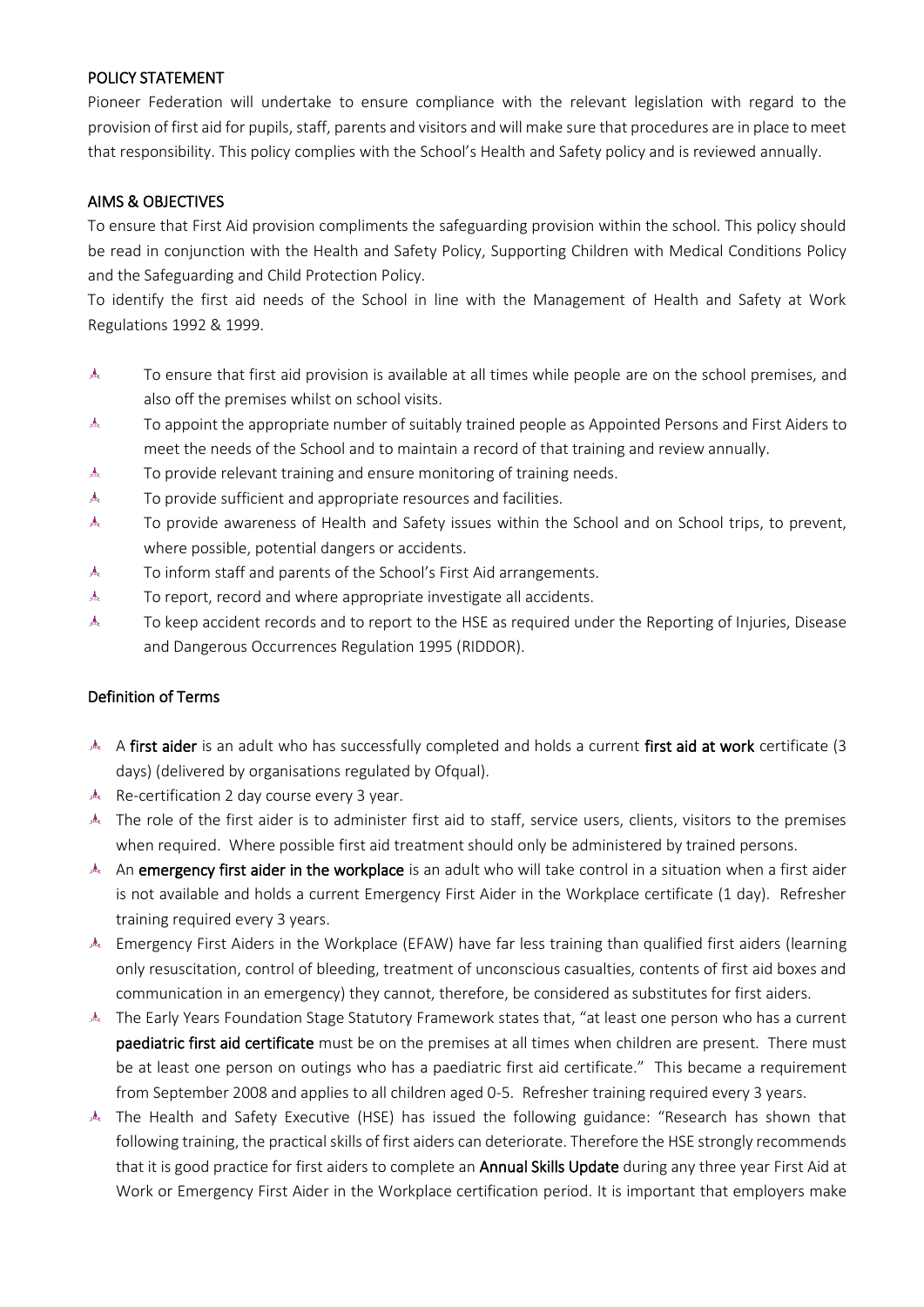sure qualified first aiders attend these courses to help maintain their basic skills and keep up-to-date with any changes to first aid procedures."

- On successful completion of a First Aid at Work or Emergency First Aider in the Workplace course, candidates are issued with a certificate for three years. They then need to undertake a First Aid at Work recertification course or Emergency First Aider in the Workplace course, as appropriate to obtain another three year certificate.
- Every effort should be made to make sure that first aiders attend the relevant course within the three month period prior to the certificate expiry date. The new certificate will then take effect from the date of expiry. However, where it has not been possible to re-qualify in this three month period, there is a two month period of grace within which a First Aid at Work recertification course or Emergency First Aider in the Workplace course should be completed. Please note that first aid cannot be administered beyond the date of expiry of the appropriate first aid certificate until the member of staff has re-qualified.
- Anyone re-qualifying within a period of certificate extension will have their new certificate dated from the expiry date of the previous one. Any first aider who is not able to complete a course up to a maximum of two months after the expiry date of their three year certificate, will need to undertake a full First Aid at Work or Emergency First Aider in the Workplace course, to obtain a valid certificate.

### FIRST AID PROVISION

Adequate numbers of clearly marked First Aid boxes and kits, stocked with the appropriate quantity of first aid materials, must be provided for each workplace or work activity and kept under the control of a First Aider.

#### First Aid kits are available at the following locations:-

The School Hall Kitchen Reception Class Y1/Y2 Classroom Y3/Y4 Classroom Y5/Y6 Classroom Central office area/First Aid room or space

Portable First Aid Kits for general outing use are kept in the First Aid area (if items are used, these must be replaced at the end of the outing). If more than one coach is used for transport, there must be one first aid kit per coach.

Portable First Aid Kits for sports sessions use are kept in the First Aid area (if items are used, these must be replaced at the end of the sports session).

It is the responsibility of Mrs Julia Eldridge (Chiddingly), Abbie Banks (St Mary's) and Miss Lizzie Hillier (East Hoathly) to check the contents every term and re-stock as necessary.

The conservatory, located at the administration end of the school is the designated area for first aid treatment, administration of first aid and for children who are unwell (sickness) in East Hoathly.

The sofa area, located by the school office, is the designated area for first aid treatment, administration of first aid and for children who are unwell (sickness) in Chiddingly.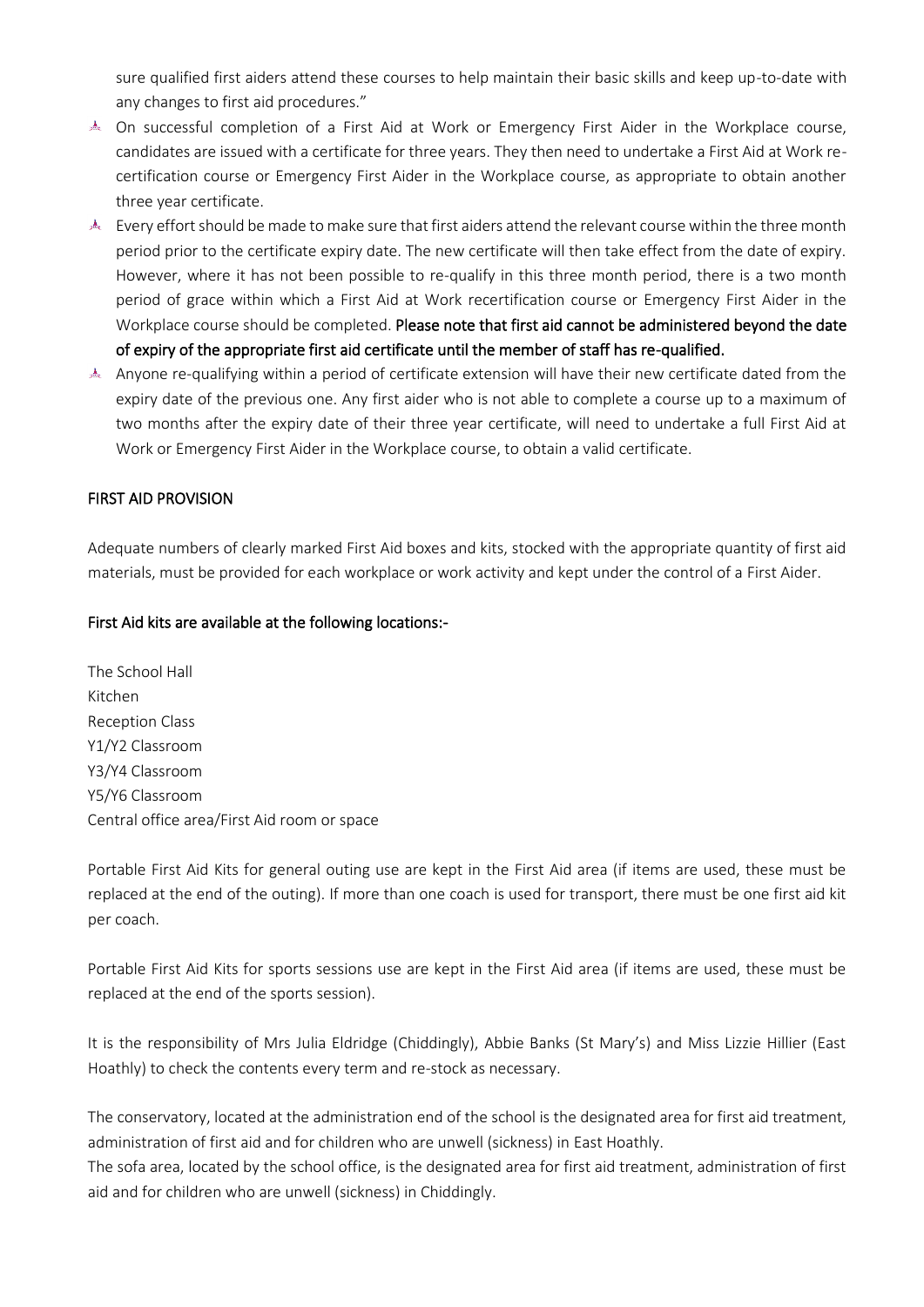The area outside of Lilac classroom is the designated area for first aid treatment, administration of first aid. The children come to the school office if unwell (sickness) at St Mary's.

# All staff must ensure that they have read the School's First Aid Policy – located in the School Office, policies folders and on Pioneer shared drive, School Policies and Documents. First Aid Rotas are located in the Staff Room.

#### FIRST AID TRAINING

The Head of School, with the School Secretary, is responsible for ensuring that there is an adequate number of qualified First Aiders/Appointed Persons.

All staff will be trained in the use and administration of Epi-pens. Key staff will be trained in the care plans for Diabetic pupils

First Aid training must only be delivered by organisations regulated by Ofqual.

- First Aid at Work Certificate (3 days)
- First Aid at Work Re-certification course (2 days)
- Paediatric First Aider Certificate (2 days)
- Emergency First Aider in the Workplace (1 day)
- Annual Skills Update (3 hours).

To enquire on course availability and booking administration, please contact the Corporate Training Team on 01323 747102 or via email: [corporatetraining@eastsussex.gov.uk](mailto:corporatetraining@eastsussex.gov.uk)

Where specific risks are identified in the workplace, additional specialised training to deal with these situations may also be necessary.

TRAINED/QUALIFIED STAFF – staff appointed to deal with first aid injuries.

#### First Aid at Work First Aiders: 3 Day Full

#### East Hoathly

Liz Smith (TA) exp-29.1.20 Yvonna Yates (TA) exp -24.1.22 Lizzie Hillier (TA) – exp – 5.03.23 Julie Thompson (TA) – exp 9.6.23

### Chiddingly

Julia Eldridge – exp 22.1.22 Emma Waterman (TA) – exp 10.1.21

### St Mary's

Joe Gray (Site Manager) – exp 14.02.23 Michelle Neville (Teaching Assistant/MDSA) – exp 28.04.24

#### Park Mead: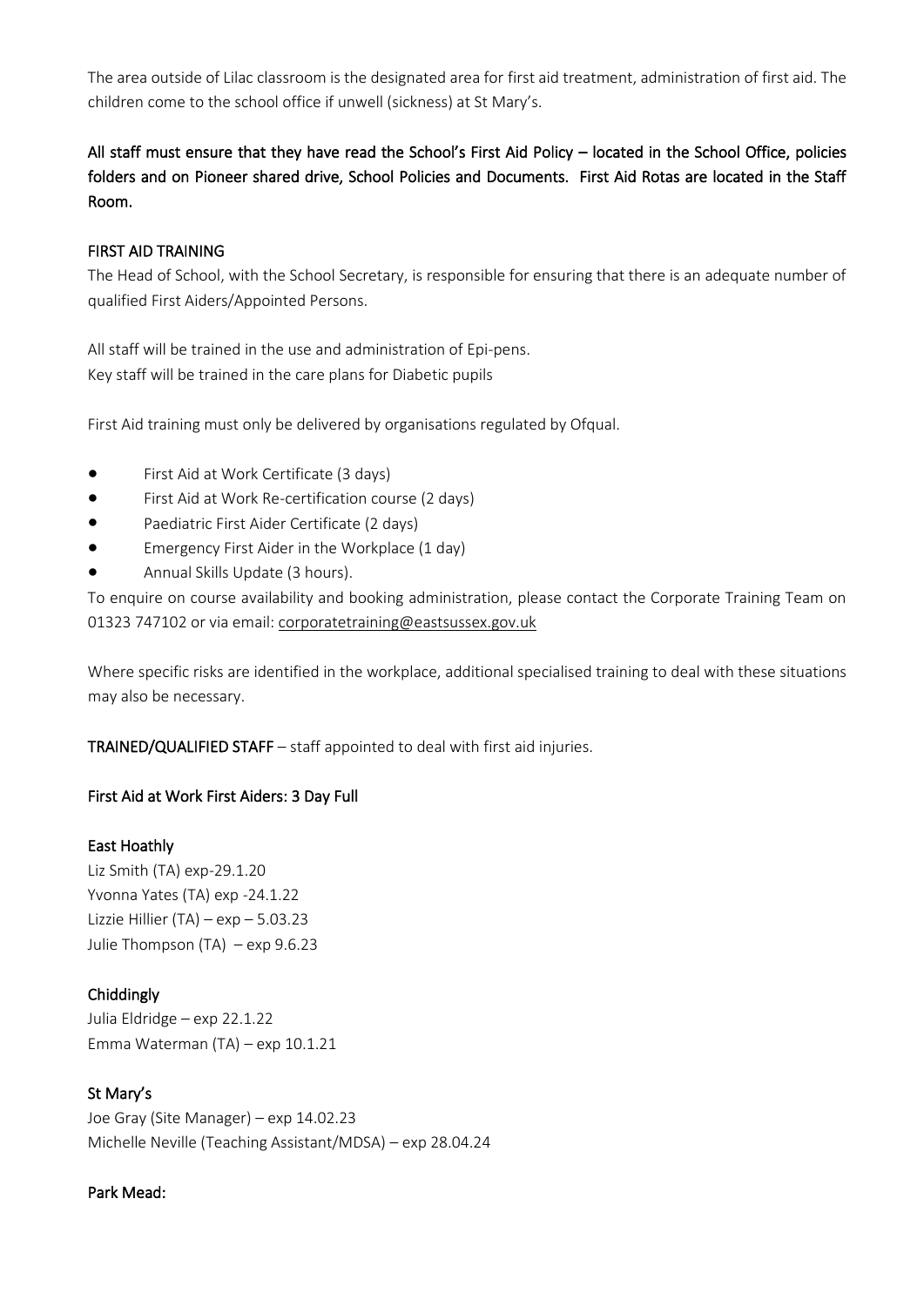## Paediatric First Aiders:

#### East Hoathly:

Sheridan Wythe (T) exp – 18.07.22 Dawn Poulton (Nursery) – exp 23.1.20 Liz Smith – exp 26.2.22 Louise Champion

## Chiddingly:

Julia Eldridge – exp 22.1.22 Emily Boswell

### St Mary's:

Natalie Bews (EYFS Teaching Assistant/MDSA) – exp 16.12.22 Louise Munn (EYFS Teacher and Forest School Lead) – exp 10.2.23 Claire Winchester (Year 3 and 4 teacher  $-1$  day) – exp. 7.10.22

### Park Mead:

1 day first aid training and Epi-Pen training delivered to all staff 2/9/21 unless previously first aid trained as above.

### Administration of Medicines

- o East Hoathly: Sheridan Denney, Dawn Poulton,
- o Chiddingly: Carly Dann, Sarah Benkel
- o St Mary's: Annette Funnell
- o Park Mead:

## Appointed Persons: Senior Management Team

Any member of staff can call an ambulance, giving clear information. Nature of incident. Then go out to ensure clear access for ambulance, if necessary asking parents to move cars.

### INCIDENT REPORTING

- $\stackrel{4}{\le}$  Injuries deemed to be minor can be dealt with by any member of staff.
- More significant injuries will be referred to a First Aid Appointed Person and the injury details recorded on Medical Tracker – the online recording platform
- Medical tracker can be accessed on the designated tablet, or on any other school laptop or tablet.
- Parents/carers will be automatically contacted via email through the Medical Tracker platform if their child has had an injury.
- **EXECTS** The First Aider, with support from SLT, will contact the parents if they have any concerns about the injury, or need to send a child home through illness.
- All injuries recorded on Medical Tracker must be completed by the person administering First Aid. These records are stored digitally until the child is 25 years of age.
- When on a school trip, the allocated first aider should note down any injuries and record on Medical Tracker on the return to school.
- Where first aid is carried out on a member of staff in connection with a work-related incident, a report must be completed on the on-line incident reporting system, located on the intranet or Czone for schools.
- Injury Record Log should be viewed and signed at a minimum termly by Health & Safety Governor.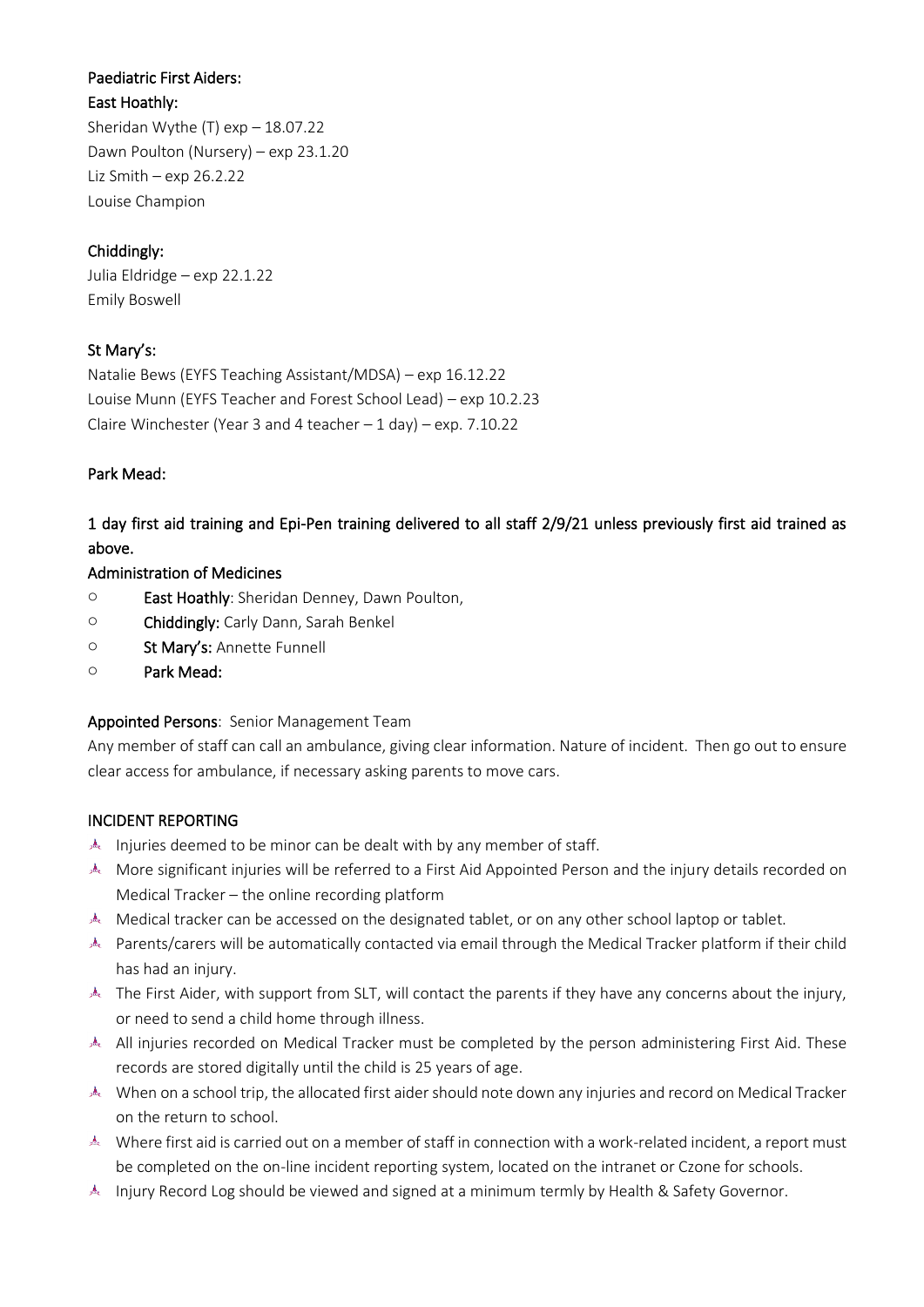If the nature of the accident involves contacting Reporting of Injuries, Diseases & Dangerous Occurrences Regulations 1995 (RIDDOR). These reports are actioned by Mr James Procter (Executive Head teacher)

### HEAD INJURIES

Accidents involving a pupil's head can be problematic because the injury may not be evident (e.g. internal) and the effects only become noticeable after a period of time.

- All head injuries should be monitored closely and report made on Medical Tracker which will then be emailed to the parent. At the end of the day, the parent must sign EITHER a printed copy of the form, or sign digitally on the tablet to acknowledge awareness of the injury.
- It is the school's policy for a member of staff to use their discretion in deciding whether a phone call to parents/carers is required.
- All staff are encouraged to seek advice from one of the school's trained First Aiders.
- $\stackrel{A}{\sim}$  This policy extends to all injuries that have come about in school or on a trip.
- A Any serious head injury should always be referred for Hospital treatment in accordance with Emergency Arrangements.

### EMERGENCY ARRANGEMENTS

Where the injury is an emergency, an ambulance will be called following which the parents/carers will be contacted. Where hospital treatment is required but it is not an emergency, then the school office staff will contact the parents for them to take over the responsibility of the child.

- In the event that the parents cannot be contacted, 2 members of staff will accompany the child to hospital and remain with them until the parents can be contacted.
- A In the absence of the office staff, Head of School or Headteacher, members of staff must always call an ambulance on the following occasions:
	- o In the event of a serious injury
	- o In the event of any significant head injury
	- o In the event of a period of unconsciousness
	- o Whenever there is the possibility of a fracture or where this is suspected
- In a serious emergency clear the area of any staff not involved in the incident to ensure that other staff are not subjected to further personal stress which might arise if they were to remain. The area also needs to be made clear for medical professionals responding to the emergency call

## HYGIENE/INFECTION CONTROL

- Hands must be washed before and after giving First Aid.
- Single-use disposable gloves must be worn when treatment involves blood or other body fluids.
- Any soiled dressings etc must be put in a plastic bag and disposed of carefully and safely.
- Any body fluids on the floor should have absorbent granules sprinkled on to them, then swept up with a designated dustpan and brush. This waste must be disposed of safely and cleanly.
- Body fluid spillages on hard surfaces should be cleaned up then bleached.
- $\stackrel{4}{\leq}$  Exposed cuts and abrasions should always be covered.
- Ensure that all used first aid material/soiled dressings etc. are disposed of appropriately. Note that infectious items are to be treated as hazardous waste and placed in appropriate containers (e.g. yellow bags) and disposed of in accordance with local arrangements

## SHARING OF INFORMATION – Medical Alert Posters/Health Care Plans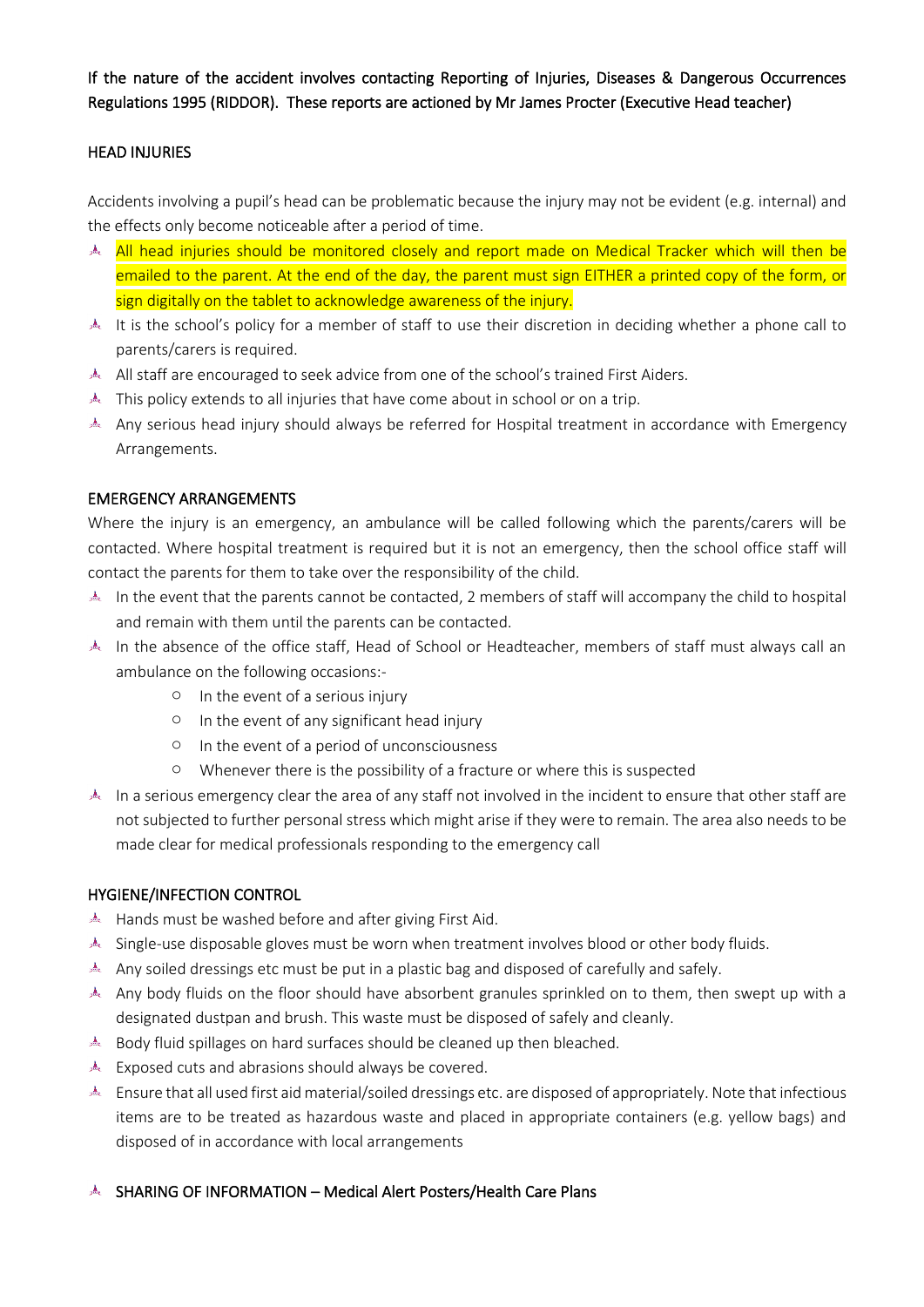At the start of the academic year, school secretaries will update the medical alert notices with copies issued to class teachers with information about pupils who are known to have medical needs, for example, Anaphylactic, Asthma, Allergies, Diabetic pupils. If there is a change of circumstance, HCPs should be reviewed immediately. This will also be done after consultation with the appropriate persons i.e. parents, medical advisors regarding Health Care Plans. The school office holds medical consent forms for out of school visits that are readily available to staff responsible for school outings. All Healthcare plans must be recorded on Medical Tracker and must be reviewed with parents at least 2 times per year – at each parent consultation evening.

### $A$  ADMINISTRATION OF MEDICINES

- $\stackrel{A}{\sim}$  The following people are named personnel who can administrate medication:
	- o East Hoathly: Sheridan Denney, Dawn Poulton,
	- o Chiddingly: Carly Dann,
	- o St Mary's: Annette Funnell
- When a child joins the school the parents are informed of procedures that must be followed if a child requires medication in school time. The school does not encourage medication to be administered during school time unless it is absolutely necessary. Advice from the School Nursing Service encourages parents to ask for medication from their GP which can be taken around the school day. If this cannot be done and it is essential that a child has to have medicine in school, the following applies:
- If the medication forms part of a Health Care Plan, it must be outlined in that plan and risk assessed and signed off by the School Nursing Service and Headteacher.
- Medication must be clearly labelled.
- Parents must complete the medication form authorising the school to administer medicine. This can be obtained from the School **Office and information should then be uploaded to medical tracker.**
- A Any medication must remain at the School Office (or placed in the fridge in staff room) where administration of medicine will be logged on medical tracker with child's name, dosage and time of dose. Parents will then be alerted via email when the child has received medication.
- $\stackrel{\text{d}}{\leftarrow}$  Medicine will be administered by a designated person. First-aider/member of staff.
- **A** The Medical Tracker report must be completed by the member of staff responsible for administering the medicine each time medicine is given.
- Medicines must be stored in the medicine cupboard in the first-aid room or area (or in the fridge if required), out of the reach of children.
- $\stackrel{\text{d}}{\leftarrow}$  Paracetamol/ibruprofen medication can only be administered with a prescription from the doctor, indicating dose and frequency required.

### Headteachers and Line Managers will:

- implement and monitor this Policy and associated documentation within their area of responsibility
- ensure that sufficient persons are nominated to provide first aid, in accordance with the criteria outlined in paragraph 1.1 above; for example, in low risk situations such as offices and libraries, with fewer than 50 employees, at least one First Aider qualified in Emergency First Aid at Work (one day course) would suffice. Whereas if more than 50 persons are employed there, at least one First Aider qualified in First Aid at Work (three day course) will be required. Remember, however that you may need to have more than one to ensure the site is covered allowing for shift or part time working patterns
- **EXECUTE 19 ASSESS** ensure that risk assessments incorporate appropriate reference to suitable first aid provision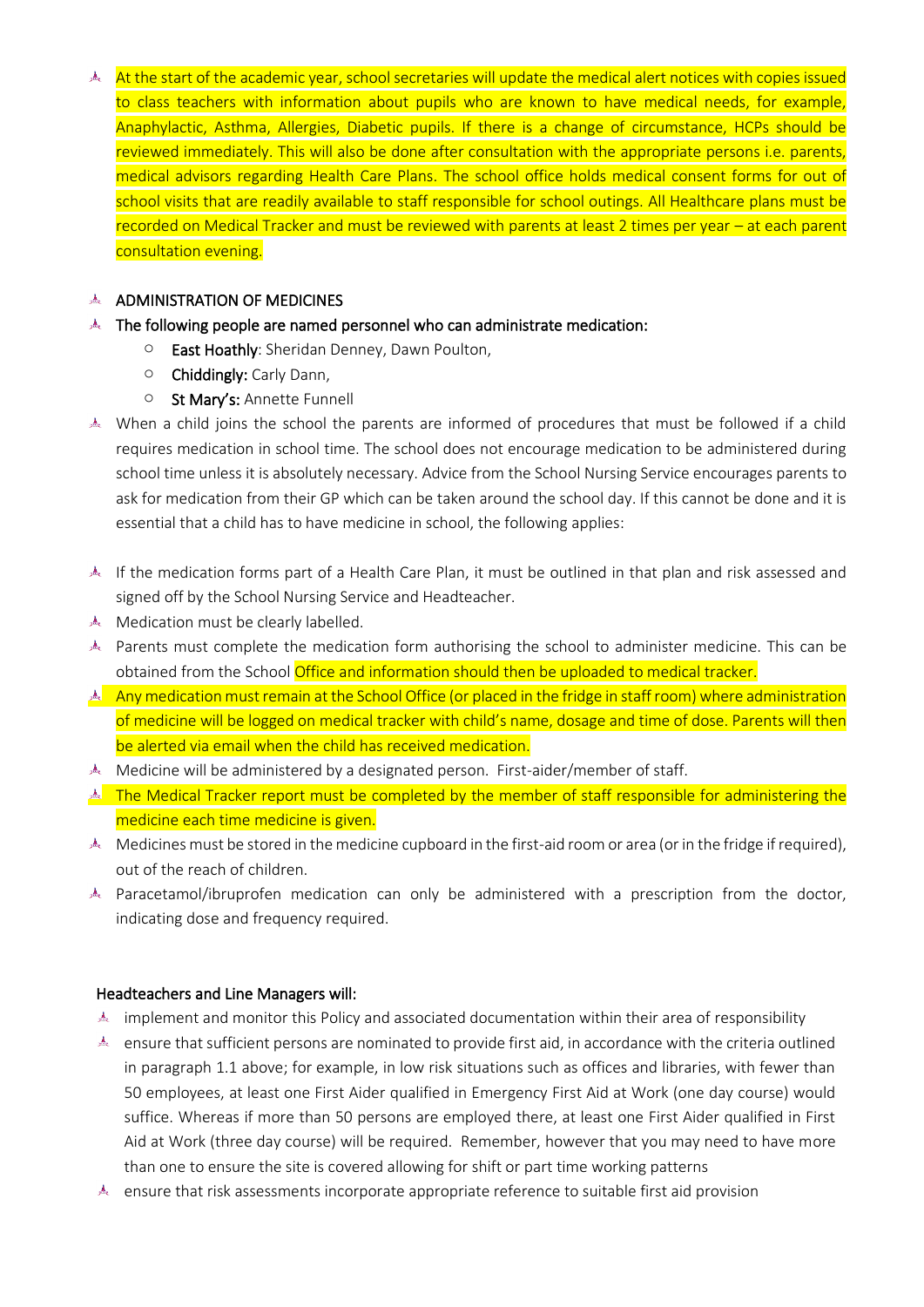- ensure First Aiders receive adequate training, delivered by organisations regulated by Ofqual, to enable them to carry out their duties
- ensure First Aiders hold current First Aid training certificates
- ensure that, where required, First Aiders re-qualify before the expiry date of their certificate
- ▲ provide and maintain appropriate first aid provision, including efficient systems for dealing with injuries, ill-health etc
- $\stackrel{\text{d}}{\leftarrow}$  bring to the attention of all staff, particularly at induction, the first aid arrangements e.g. names of First Aiders and locations of First Aid boxes
- ensure that adequate communications are in place for contacting all First Aiders
- A arrange for the annual honorarium to be made to employees who hold a current Full First Aid at Work Certificate (three day course) by way of a grant in recognition of their services (contact Personnel Support Unit, County Hall)
- **EXECUTE:** ensure that sufficient First Aid boxes are provided and First Aid notices displayed
- ensure the safe disposal of surplus and waste substances/containers in accordance with the relevant waste regulations, taking into account ecological factors
- ▲ provide personal protective clothing or equipment as necessary and ensure staff know how to use and maintain them
- $\stackrel{\text{d}}{\leftarrow}$  take the requirements of this Policy into account when placing orders for goods or services
- $\stackrel{\text{d}}{\le}$  arrange for counselling to be offered to staff that have witnessed or have been subject to a traumatic incident.

# Controllers of Premises (Caretaker/ Site Manager) must:

- ensure there are adequate First Aid Notices indicating local first aid arrangement around the premises, in particular meeting rooms and training rooms
- $\stackrel{4}{\le}$  agree common first aid arrangements where a workplace is shared with other agencies or departments
- A ensure that contractors and others working temporarily on the premises are familiar with the first aid arrangements.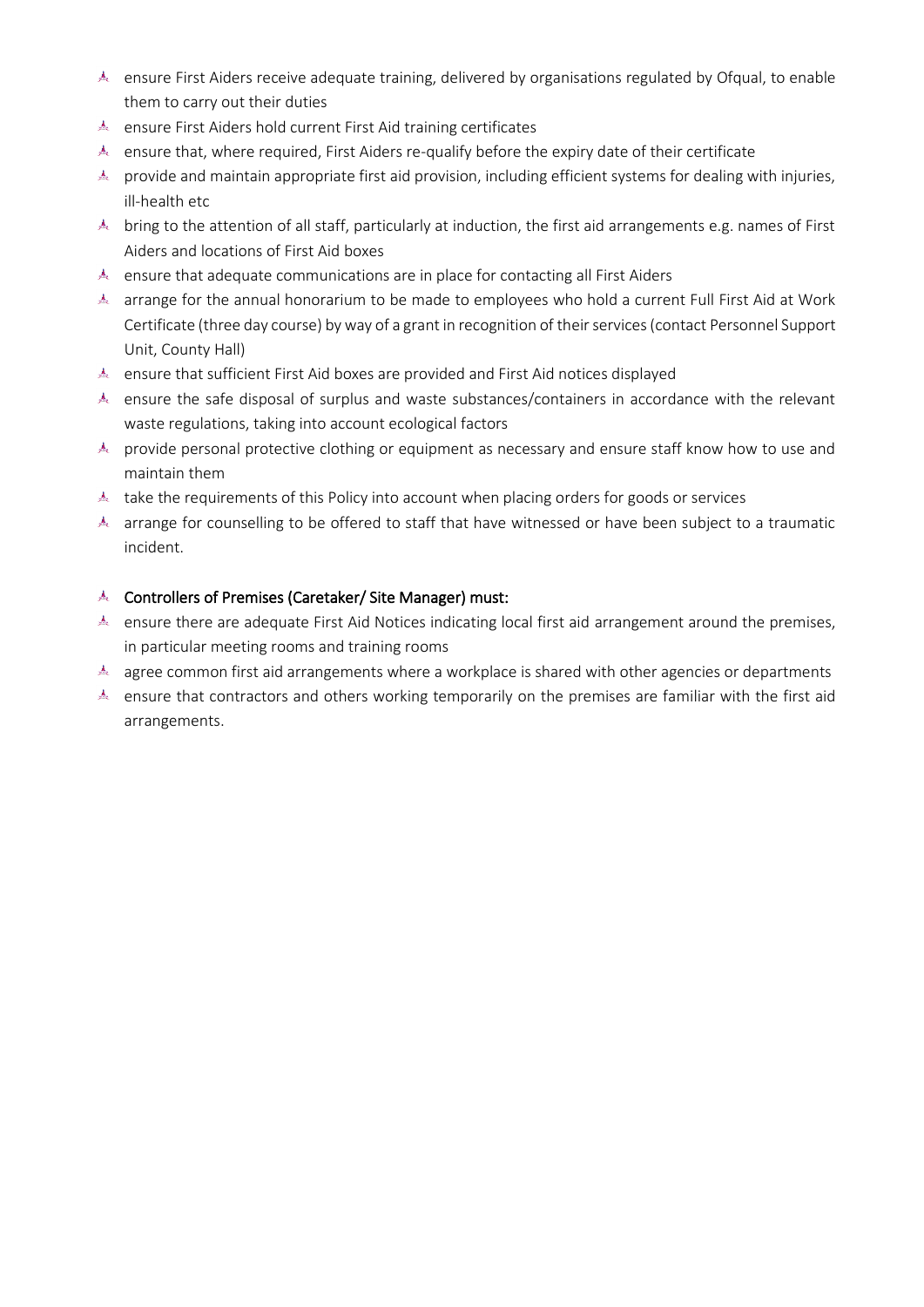| <b>Enquiries: Health &amp; Safety Team</b>                                  |                                | <b>Version number: 03</b> |  |  |  |
|-----------------------------------------------------------------------------|--------------------------------|---------------------------|--|--|--|
| Author:                                                                     | Health & Safety Team           |                           |  |  |  |
|                                                                             | Telephone: 01273 336306        |                           |  |  |  |
|                                                                             | Email: paths@eastsussex.gov.uk |                           |  |  |  |
| Download this document                                                      |                                |                           |  |  |  |
| From: Intranet and Czone                                                    |                                |                           |  |  |  |
|                                                                             |                                |                           |  |  |  |
| Accessibility help                                                          |                                |                           |  |  |  |
| Zoom in or out by holding down the Control key and turning the mouse wheel. |                                |                           |  |  |  |
| CTRL and click on the table of contents to navigate.                        |                                |                           |  |  |  |
| Press CTRL and Home key to return to the top of the document                |                                |                           |  |  |  |
| Press Alt-left arrow to return to your previous location.                   |                                |                           |  |  |  |